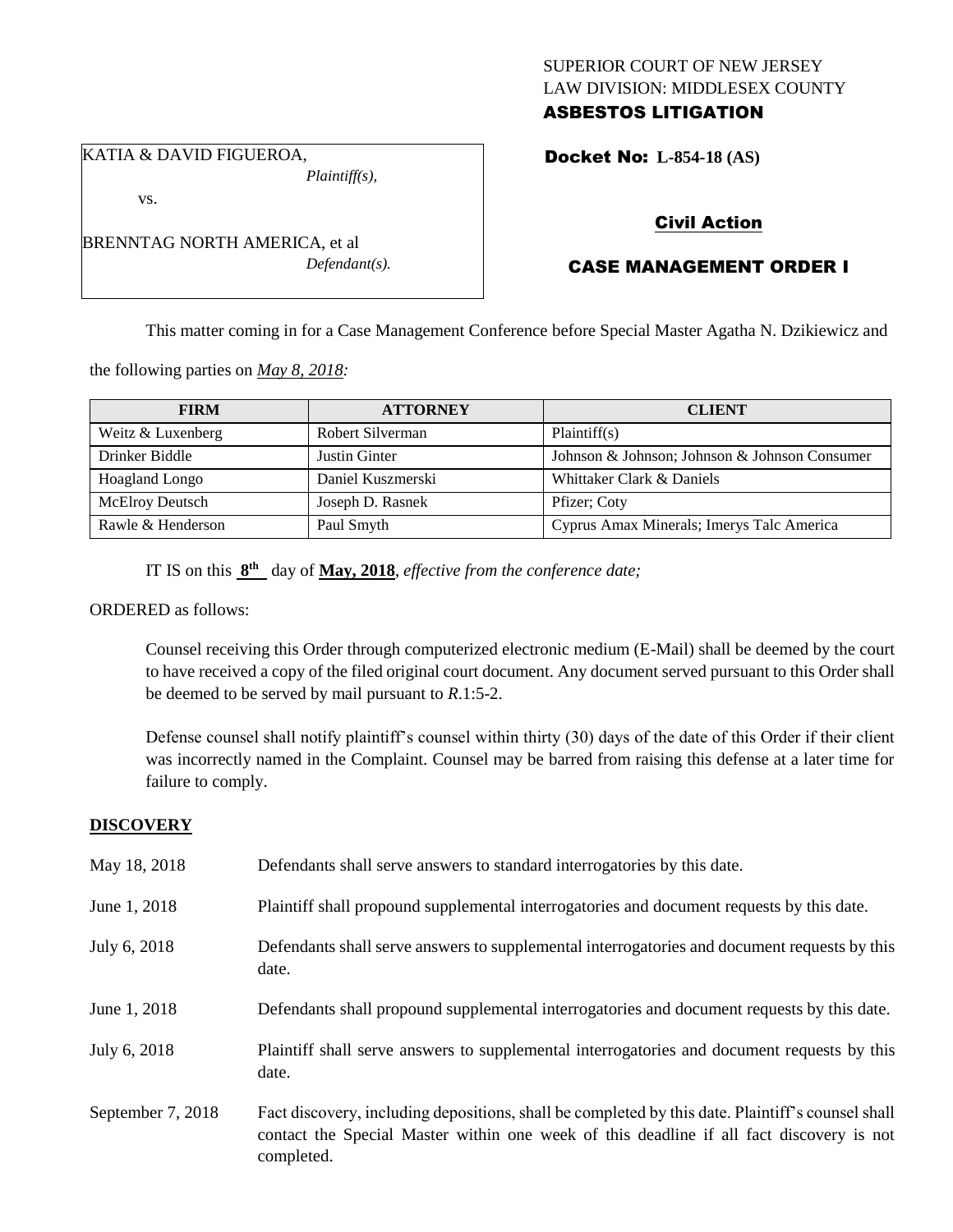### September 7, 2018 Depositions of corporate representatives shall be completed by this date.

### **EARLY SETTLEMENT**

December 14, 2018 Settlement demands shall be served on all counsel and the Special Master by this date.

## **SUMMARY JUDGMENT MOTION PRACTICE**

- October 26, 2018 Plaintiff's counsel shall advise, in writing, of intent not to oppose motions by this date.
- November 9, 2018 Summary judgment motions shall be filed no later than this date.
- December 7, 2018 Last return date for summary judgment motions.

## **MEDICAL DEFENSE**

| Plaintiff shall serve medical expert reports by this date. |  |  | October 31, 2018 |
|------------------------------------------------------------|--|--|------------------|
|------------------------------------------------------------|--|--|------------------|

- October 31, 2018 Upon request by defense counsel, plaintiff is to arrange for the transfer of pathology specimens and x-rays, if any, by this date.
- January 18, 2019 Defendants shall identify its medical experts and serve medical reports, if any, by this date. In addition, defendants shall notify plaintiff's counsel (as well as all counsel of record) of a joinder in an expert medical defense by this date.

### **LIABILITY EXPERT REPORTS**

| October 31, 2018 | Plaintiff shall identify its liability experts and serve liability expert reports or a certified expert |
|------------------|---------------------------------------------------------------------------------------------------------|
|                  | statement by this date or waive any opportunity to rely on liability expert testimony.                  |

January 18, 2019 Defendants shall identify its liability experts and serve liability expert reports, if any, by this date or waive any opportunity to rely on liability expert testimony.

### **ECONOMIST EXPERT REPORTS**

- October 31, 2018 Plaintiff shall identify its expert economists and serve expert economist report(s), if any, by this date or waive any opportunity to rely on economic expert testimony.
- January 18, 2019 Defendants shall identify its expert economists and serve expert economist report(s), if any, by this date or waive any opportunity to rely on economic expert testimony.

### **EXPERT DEPOSITIONS**

February 15, 2019 Expert depositions shall be completed by this date. To the extent that plaintiff and defendant generic experts have been deposed before, the parties seeking that deposition in this case must file an application before the Special Master and demonstrate the necessity for that deposition. To the extent possible, documents requested in a deposition notice directed to an expert shall be produced three days in advance of the expert deposition. The expert shall not be required to produce documents that are readily accessible in the public domain.

 $\_$  ,  $\_$  ,  $\_$  ,  $\_$  ,  $\_$  ,  $\_$  ,  $\_$  ,  $\_$  ,  $\_$  ,  $\_$  ,  $\_$  ,  $\_$  ,  $\_$  ,  $\_$  ,  $\_$  ,  $\_$  ,  $\_$  ,  $\_$  ,  $\_$  ,  $\_$  ,  $\_$  ,  $\_$  ,  $\_$  ,  $\_$  ,  $\_$  ,  $\_$  ,  $\_$  ,  $\_$  ,  $\_$  ,  $\_$  ,  $\_$  ,  $\_$  ,  $\_$  ,  $\_$  ,  $\_$  ,  $\_$  ,  $\_$  ,